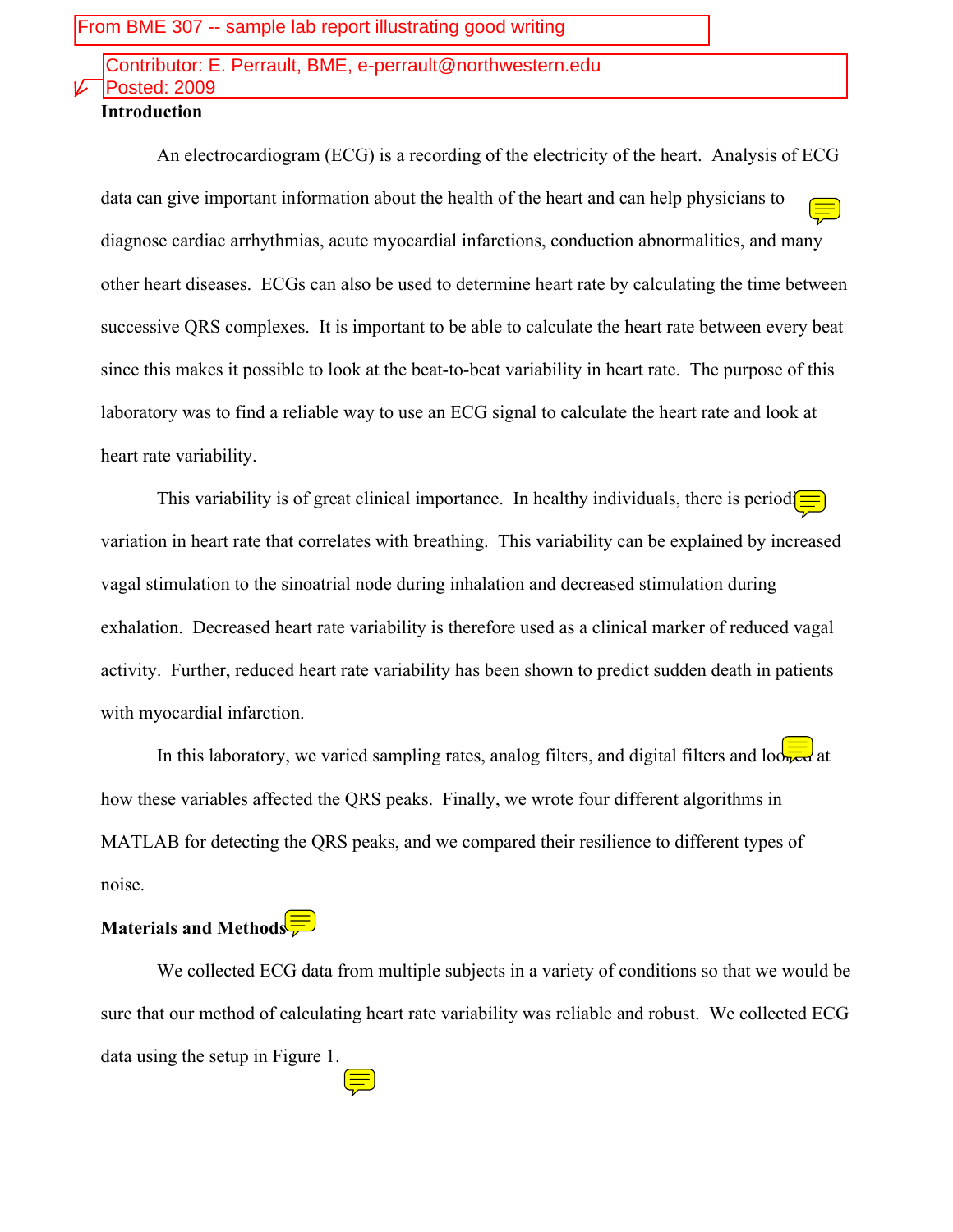

**Figure 1:** Our laboratory setup for collecting and analyzing ECG data

We put silver/silver *chlaride* electrodes on skin that was cleaned and slightly abraded to reduce skin impedance. We arranged our electrodes in Einthoven's triangle to read the Lead II ECG signal because QRS complex has the largest projection on the axis of this lead. We wrapped the negative and positive leads together to shield the signal from 60 Hz noise.

N<sub>tra</sub>, we passed our signal through a differential amplifier (Iso-Dam-C). The differential amplifier reduces noise common to both leads. The amplifier also has a very high input impedance (calculated to be 1.5 M $\Omega$  with a voltage divider circuit), which makes the skin impedance negligible. We set the amplifier gain to 1,000 because the amplitude of an ECG signal is generally less that 1 mV. This  $\sqrt{\frac{1}{2}}$  wed us to pass the signal with maximum gain without worrying about saturation. We used analog filters in the differential amplifier to do a preliminary filter of the signal. Although we experimented with analog filtering, the majority of our data was collected with a low pass filter set at 200 Hz and a high pass filter set at 0.1 Hz. These filter settings were chosen to filter out high frequency noise and baseline drift respectively. After the differential amplifier, we passed the signal through an isolation amplifier (Iso-122) so that there was no direct contact between our subject and the wall socket.

We sampled the data with an A/D converter (Data Translations DT9804), and collected the signal in Labview. We experimented with different sampling rates, but we sampled all of our data at least 300 Hz in order to prevent aliasing.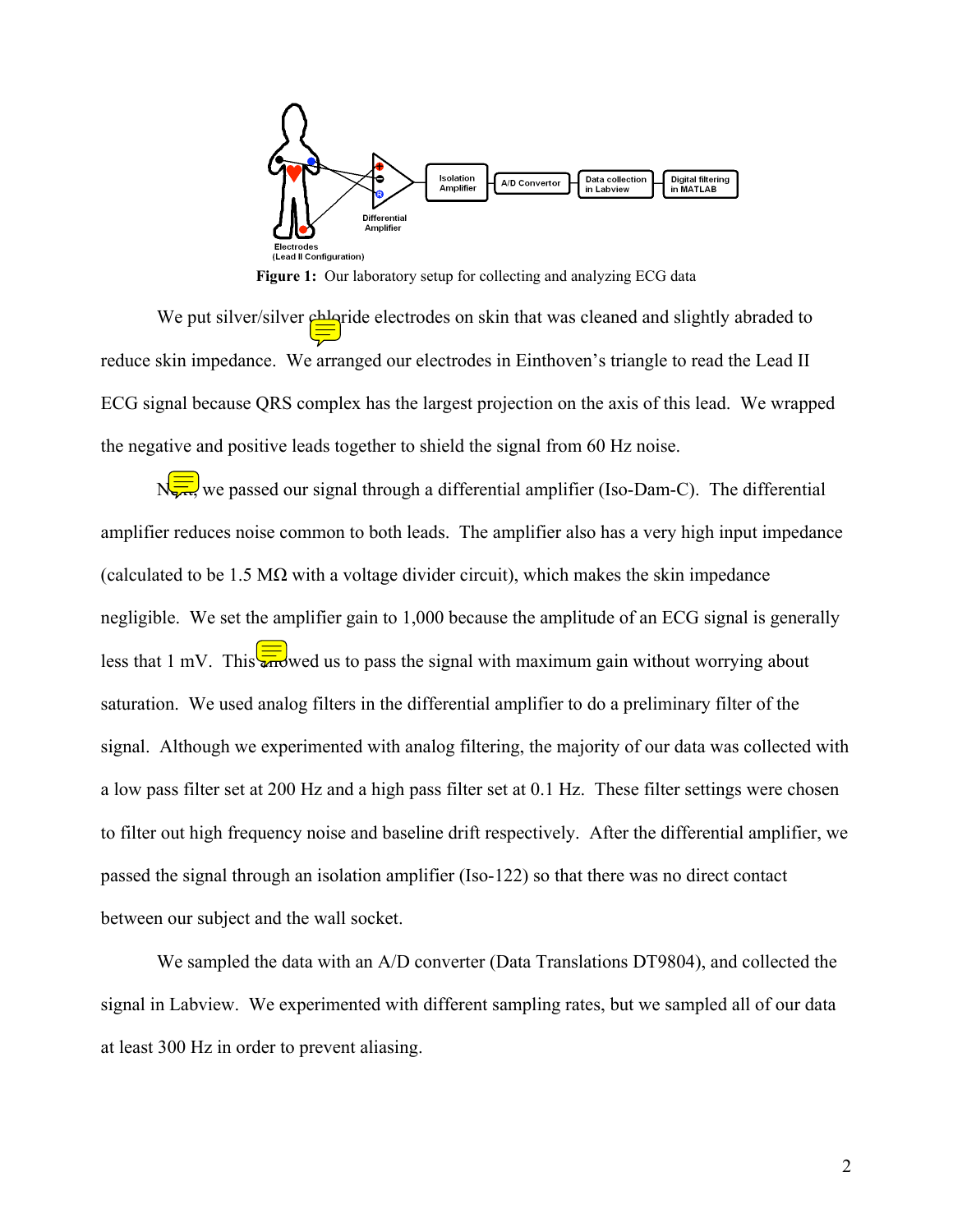Finally, we analyzed our data in MATLAB. We experimented with different types of digital filtering, different ways to calculate power spectra, and different algorithms for detecting the QRS complexes and calculating heart rate.

### **Results**

We first investigated aliasing, which is the distortion of frequency introduced by an inadequately sampled signal. We varied the frequency of a sinusoidal analog signal from 0 Hz to 200 Hz, sampled the signal at 100 Hz, and measured the apparent frequency of the signal. This data is plotted in Figure 2.



Figure 2: Plot of apparent frequency sampled at 100 Hz versus input frequency. Note that the apparent frequency is equal to the input frequency for all values below the Nyquist rate. The  $R^2$  value for this model is 1.

From  $\Rightarrow$  is plot, we see that the apparent frequency is equal to the input frequency for all values of frequency less that the Nyquist rate. Frequency values above the Nyquist rate are aliased into the 0 to 50 Hz region.

This means that in order to collect a good ECG signal, the sampling rate must be more than double the highest non-noise frequency component of the ECG signal. To find this highest frequency component, we looked at the power spectrum of an ECG signal. From looking at the ECG signal on an oscilloscope, we saw that the frequency of the highest frequency component of an ECG wave (the QRS complex) is approximately 20 Hz. We therefore sampled the ECG at 1 kHz because we knew that would be way more than double the highest useful frequency component.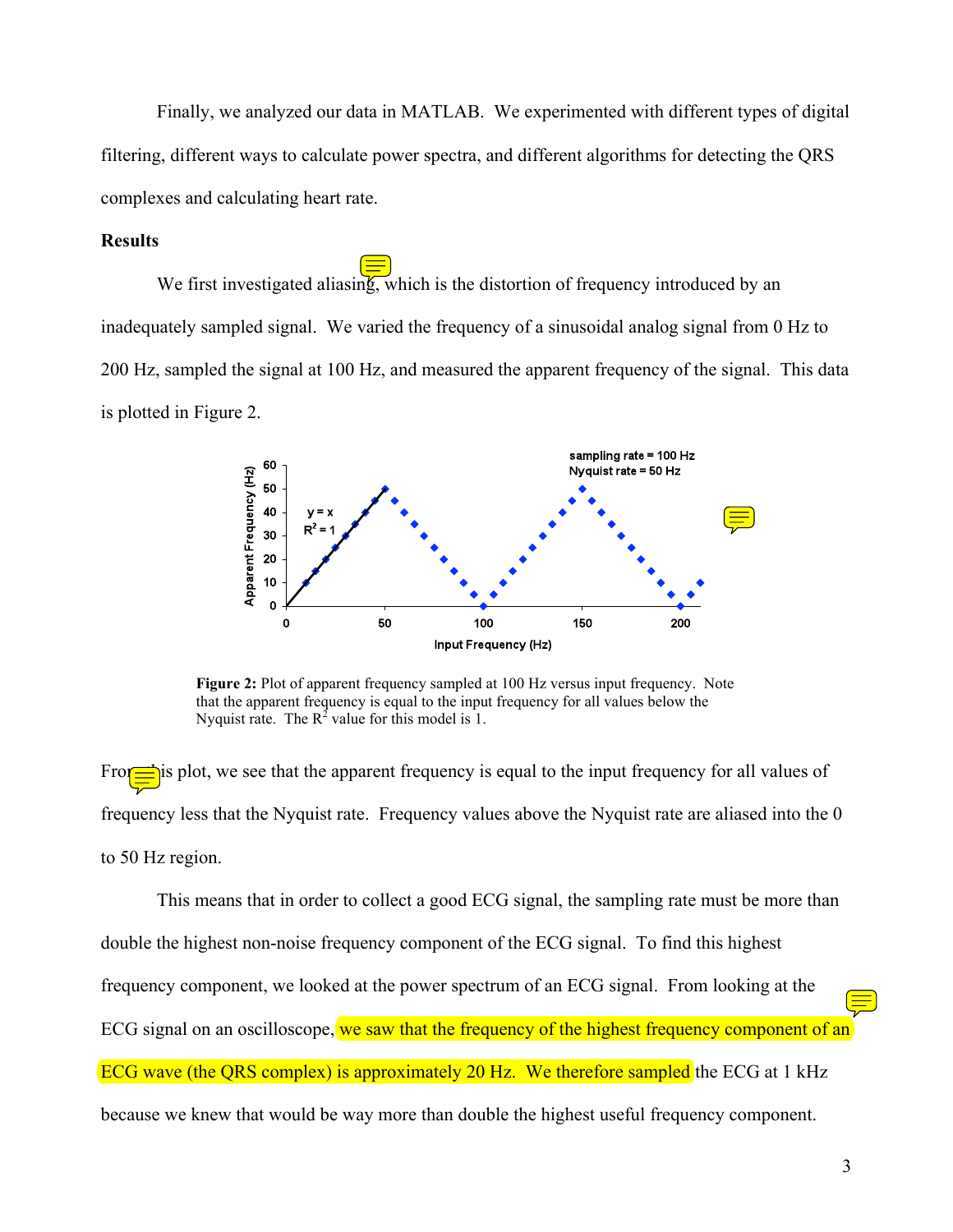We calculated the power spectrum using the Welch method. We wanted a frequency resolution of 1 Hz, and we wanted to calculate the power spectrum over 60 overlapping window to reduce noise, so we collected one minute of data. The power spectrum is shown in Figure 3:



**Figure 3:** Plot of the power spectrum of an ECG. The sampling rate was 1000 Hz and the Nfft was 1028, which gives a frequency resolution of approximately 1 Hz. Note that excluding the 60 Hz noise and its harmonics, the high power frequencies in the ECG are all above 50 Hz.

From this power spectrum, we see that except for the 60 Hz noise and its harmonics, the high power frequencies of the ECG signal are all above 50 Hz. This means that at an absolute minimum, we must use a sampling rate of 100 Hz. However, in order to get a cleaner, better constructed signal, we sampled all of our data at 1 kHz.

Next, we examined different digital filters and their effects on the ECG signal. Our goal in digital filtering was to attenuate everything except for the QRS peaks. Specifically, we wanted to attenuate the 60 Hz noise, other high frequency noise, and motion artifacts from breathing and other movement. To attenuate the 60 Hz noise and other high frequency noise, we passed the signal through a 20 Hz,  $20<sup>th</sup>$  order, low pass Butterworth filter. To attenuate the motion artifacts and baseline drift, we passed the signal through a 2 Hz,  $20<sup>th</sup>$  order, high pass Butterworth filter. We chose to use  $20<sup>th</sup>$  order filters because they have a relatively fast drop off without the risk of being unstable. We chose to use a Butterworth filters because there is no ripple in the pass band so there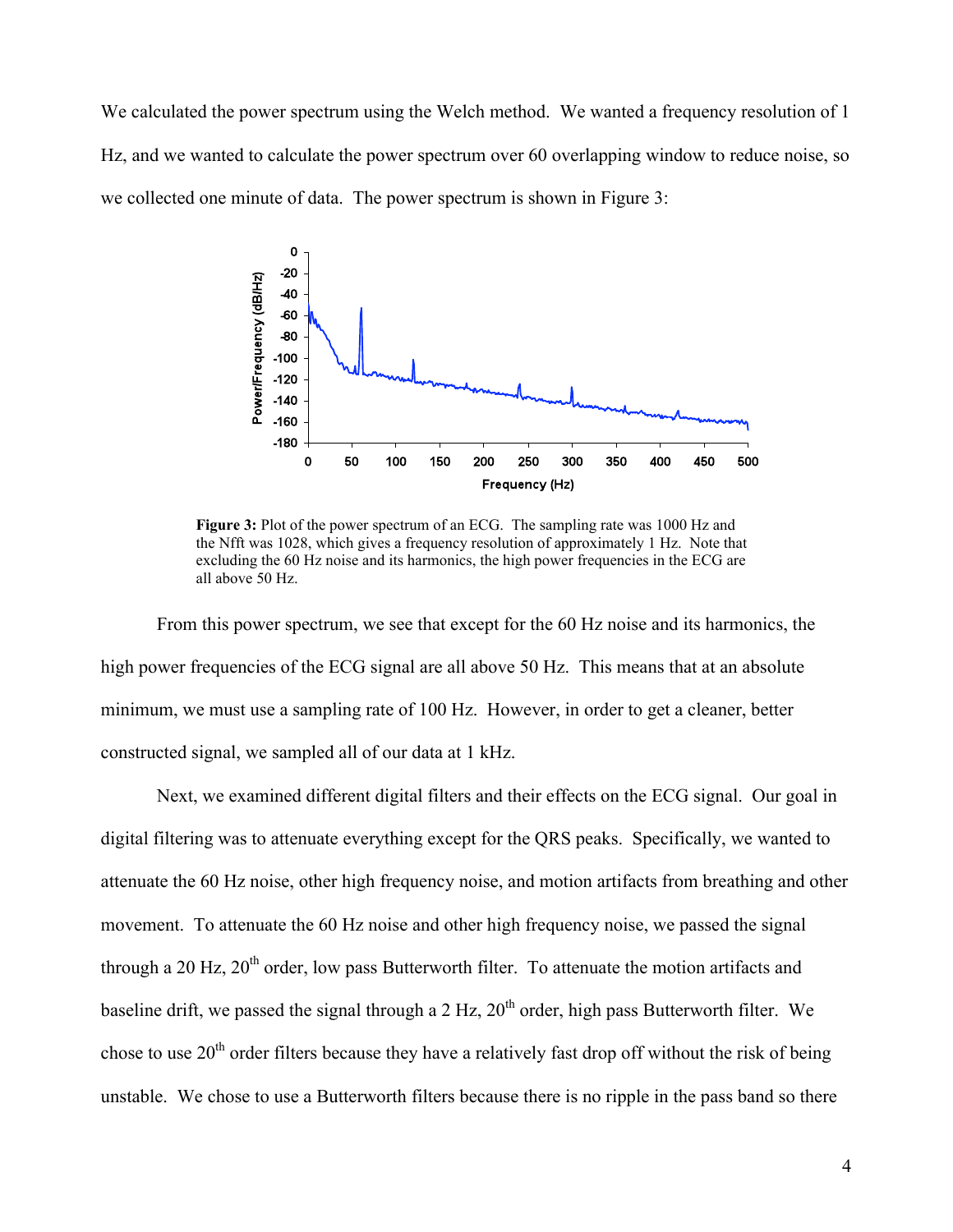is not a lot of distortion. Although these filters changed the shape of ECG signal somewhat, these filters are useful for our application because they accentuate the QRS complexes in comparison to the rest of the data. Figure 4 below shows a 6 second piece of raw ECG data, and Figure 5 below shows this same piece of ECG data that has been passed through the above filters.



**Figure 4:** Plot of raw ECG data versus time. Note the presence of motion artifacts due to respiration, 60 Hz noise, and other high frequency noise.



**Figure 5:** Plot of filtered ECG data versus time. This data was filtered with a 20 Hz, 20<sup>th</sup> order, low pass Butterworth filter to attenuate 60 Hz and other high frequency noise. It was then filtered with a 2 Hz,  $20<sup>th</sup>$ order, high pass Butterworth filter to attenuate the motion artifacts and baseline drift.

Next, we examined various algorithms for detecting heart rate. We wrote three different algorithms in MATLAB. Algorithm 1 detects QRS peaks by setting a condition that both the amplitude and the slope of a QRS peak candidate must exceed thresholds. Algorithm 2 detects QRS peaks by setting a condition that both the slope and the inflection of a QRS peak candidate must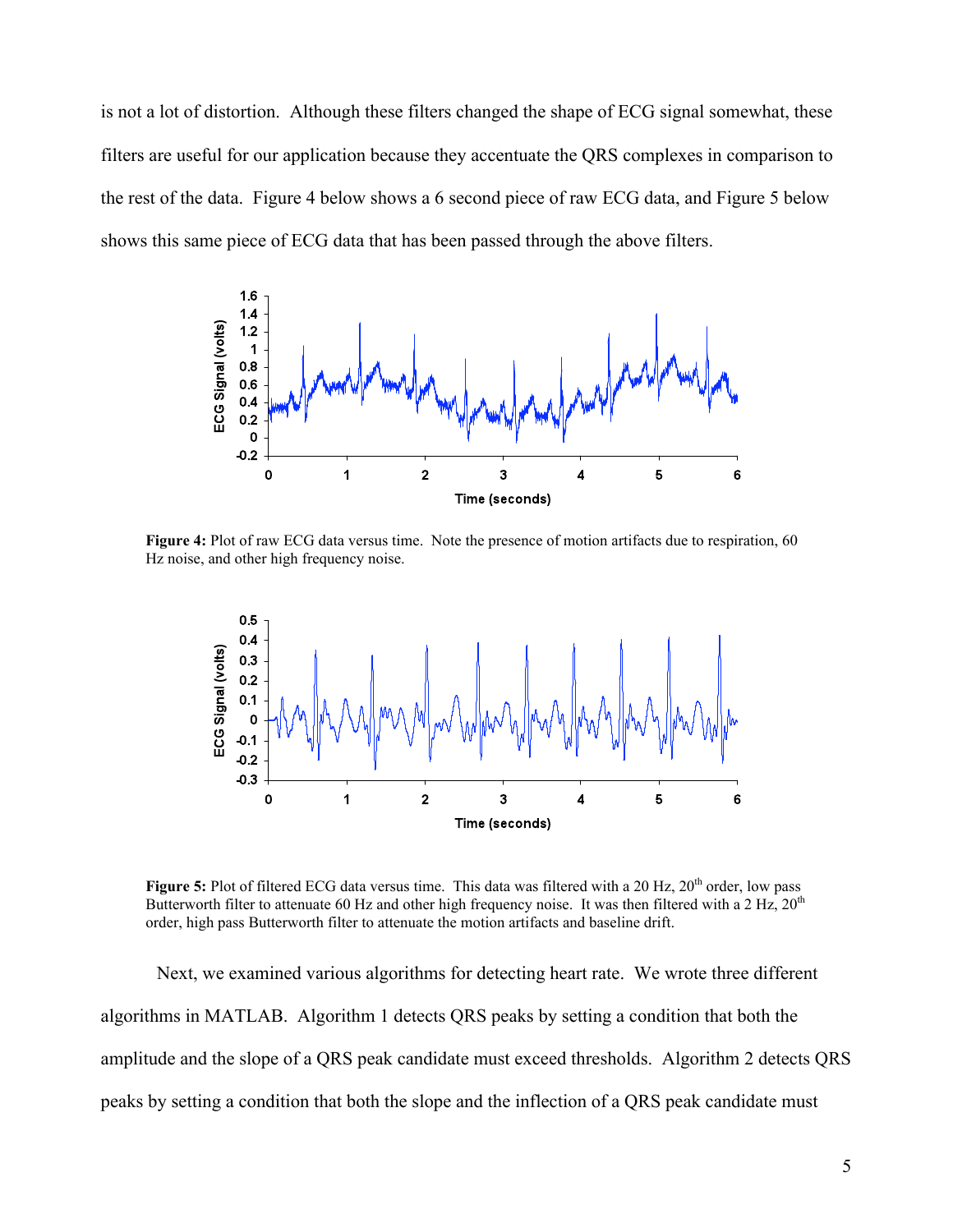exceed thresholds. Algorithm 3 detects QRS peaks by setting a condition that the square of the slope of a QRS peak candidate must exceed a threshold.

When we tested these algorithms with data that was digitally filtered to attenuate everything except the QRS peaks as described above, they all worked flawlessly. Therefore, we tested each algorithm with different types of unfiltered data. The first type is "noisy" data, where we did not filter out any noise, but we asked our subject to remain as still as possible to reduce motion artifacts. The second type is "motion" data, where we asked our subject to move around slowly and we filtered out all high frequency noise with a  $20<sup>th</sup>$  order, 30 Hz low pass Butterworth filter. Figure 6 shows how well each of our algorithms worked on "noisy" data, and Figure 7 shows how well each of our algorithms worked on "movement" data. The green diamonds are peaks that Algorithm 1 detected, the orange diamonds are peaks that Algorithm 2 detected, and the red diamonds are peaks that Algorithm 3 detected. The percent of QRS peaks detected and the percent of false positives for each algorithm for each type of data is presented in Table 1.



**Figure 7:** Plot of "noisy" ECG data versus time. The green dots are peaks that Algorithm 1 detected, orange dots are peaks that Algorithm 2 detected, and red dots are peaks that Algorithm 3 detected. Note that Algorithms 1 and 3 worked perfectly, but Algorithm 2 did not.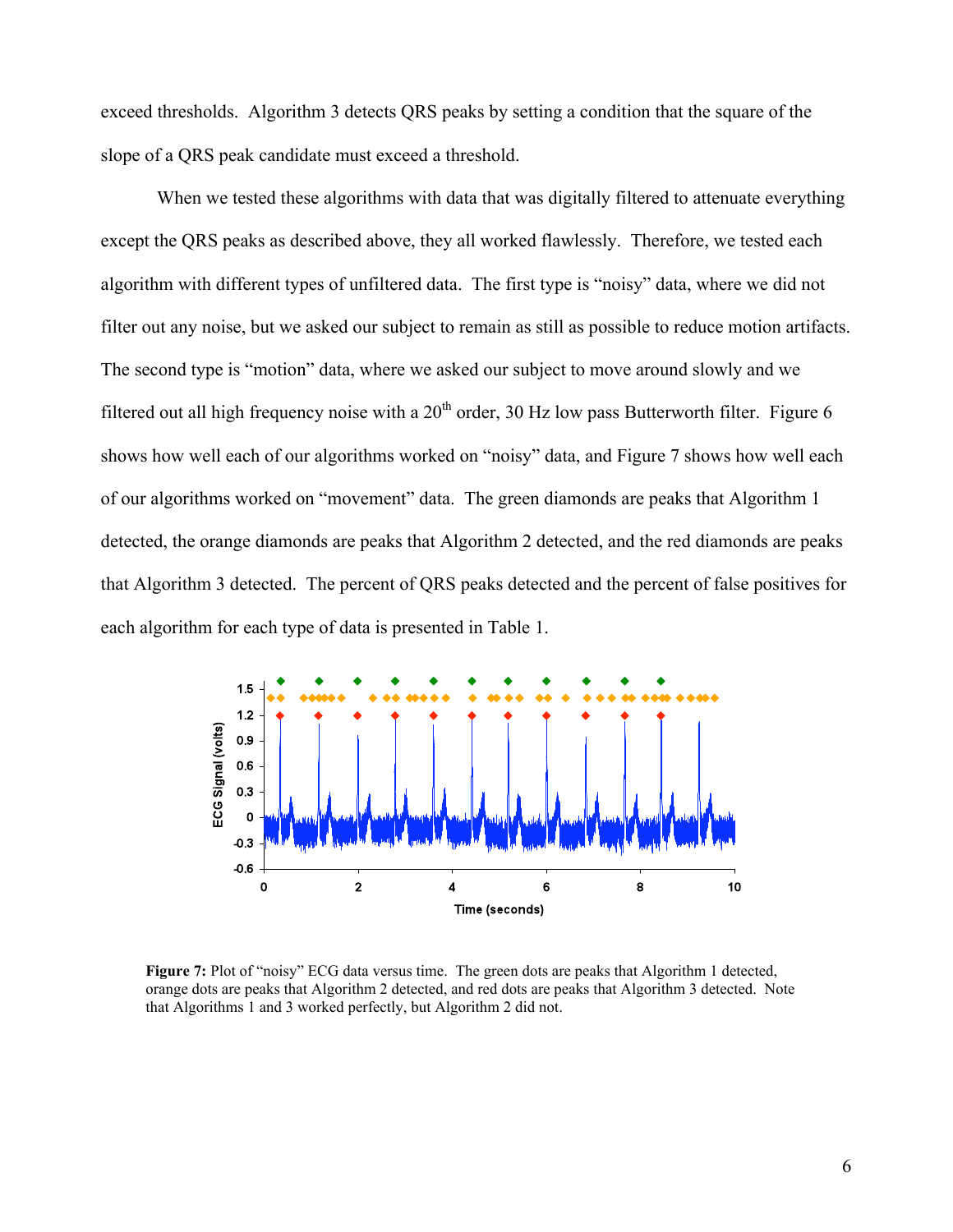

**Figure 8:** Plot of "movement" ECG data versus time. The green diamonds are peaks that Algorithm 1 detected, orange diamonds are peaks that Algorithm 2 detected, and red diamonds are peaks that Algorithm 3 detected. Note that Algorithms 2 and 3 worked perfectly, but Algorithm 1 did not.

|             | Noisy Data      |           | Movement Data   |           |
|-------------|-----------------|-----------|-----------------|-----------|
|             | % QRS Complexes | % False   | % QRS Complexes | $%$ False |
|             | Detected        | Positives | Detected        | Positives |
| Algorithm 1 | 00              |           |                 | ხŏ        |
| Algorithm 2 |                 | 74        | 100             |           |
| Algorithm 3 | 00              |           | 100             |           |

**Table 1:** This table shows the success of each of the algorithms on "noisy" data and "movement" data. Note that Algorithm 3 works well on both types of data, Algorithm 2 works well only on "movement" data, and Algorithm 3 works well only on "noisy" data.

### **Discussion**

In this laboratory, we found that the collection and analysis of ECG data must be catered to a specific application. For example, if we were trying to collect ECG data to look at the shape of the signal to diagnose conduction abnormalities, we would have sampled at a very high rate so that the shape would not be distorted at all. We would have then used spike triggered averaging to reduce noise across the whole spectrum. Alternatively, we could have used an FIR notch filter to pass the frequencies of interest without distorting the shape of the wave.

However, in this laboratory, we were not interested in the shape of the ECG. We were only interested in the heart rate information that can be extracted from the ECG. There are two ways to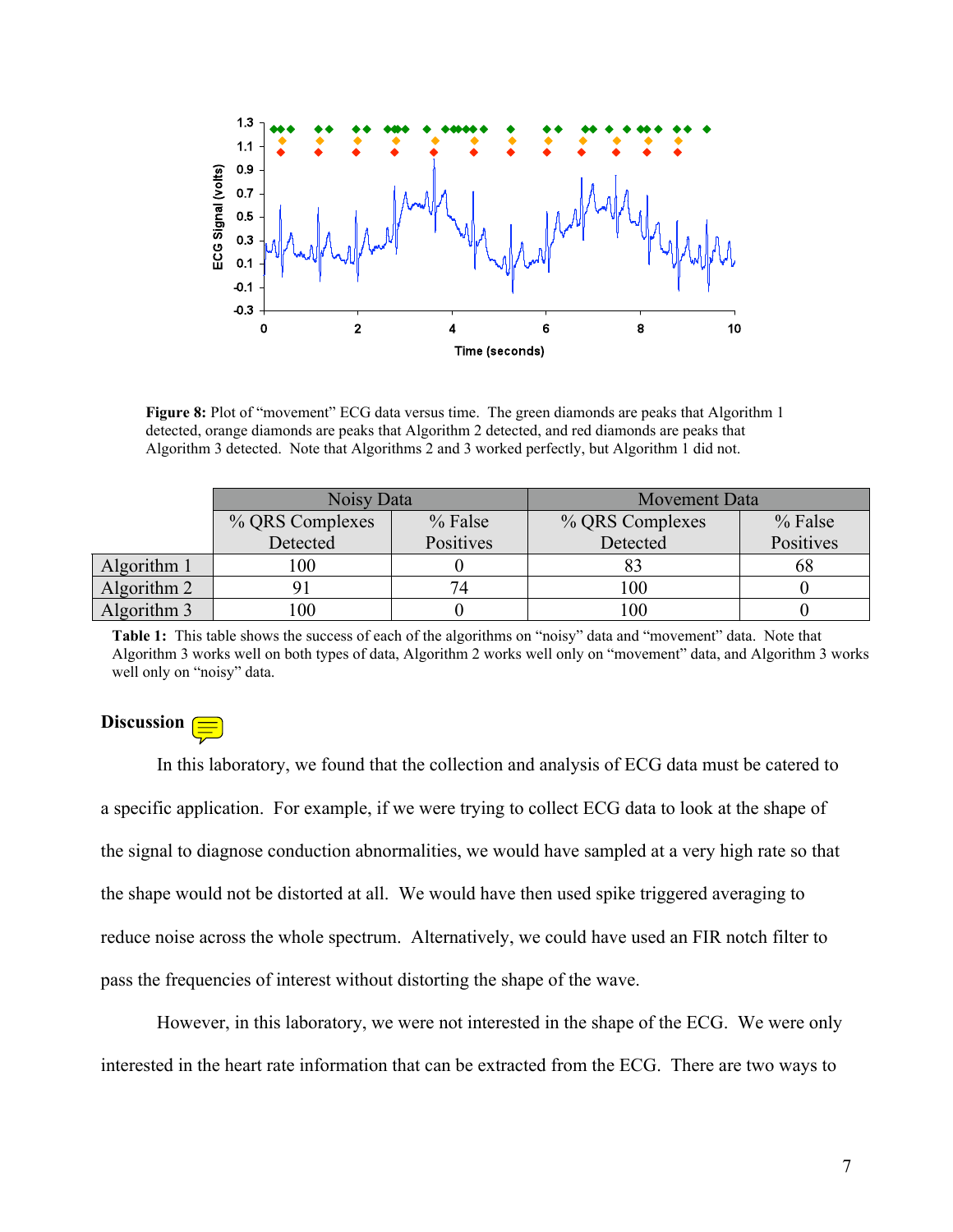get information about the heart rate from the ECG signal: looking at the power spectrum and detecting the QRS complexes.

It is impractical to get information about the heart rate from the ECG power spectrum. In a healthy subject, there is a characteristic high frequency heart rate component between 0.18Hz and 0.4 Hz that is synchronous with breathing. There is also a characteristic low frequency component between 0.04 Hz and 0.15 Hz that appears to be mediated by the vagus nerve<sup>1</sup>. In order to distinguish these frequency components, we would need a frequency resolution of at least 0.01 Hz. If we sampled our ECG at 1 kHz to get a clean signal, and we wanted to average the power spectrum over 20 windows to reduce the noise, we would need to collect 33 minutes of data. We would then have  $2 \times 10^6$  data points, so we would need a considerable amount of computing power to calculate the power spectrum. This is method is not practical in a clinical situation.

Therefore, in this laboratory, we focused on detecting the time between QRS peaks as a method for looking at heart rate. In order to more easily see the QRS peaks in our data, we used a 20<sup>th</sup> order, notch Butterworth filter with the low frequency cutoff at 2 Hz to get rid of motion artifacts and the high frequency cutoff at 20 Hz to get rid of 60 Hz noise and other high frequency noise. With this method of filtering, the ECG wave was very distorted and of almost no clinical value for diagnosing conduction abnormalities. However, the QRS peaks are very clear in data filtered this way. All of our QRS peak detection algorithms worked flawlessly with this kind of filtered data.

We tested our algorithms on different types of unfiltered data because they all worked the same on filtered data. We found that all of the algorithms were still very good at detecting QRS peaks—at least 90% of the QRS peaks were detected by all three algorithms for both types of noise. Therefore, we were most concerned by the number of false positives that each algorithm detected.

 $\frac{1}{1}$ <sup>1</sup> Stewart, Judith. "Heart Rate Variability." Research Network on Socioeconomic Status and Health. 1999. University of California at San Francisco. 28 Oct. 2007 <http://www.macses.ucsf.edu/Research/Allostatic/notebook/heart.rate.html>.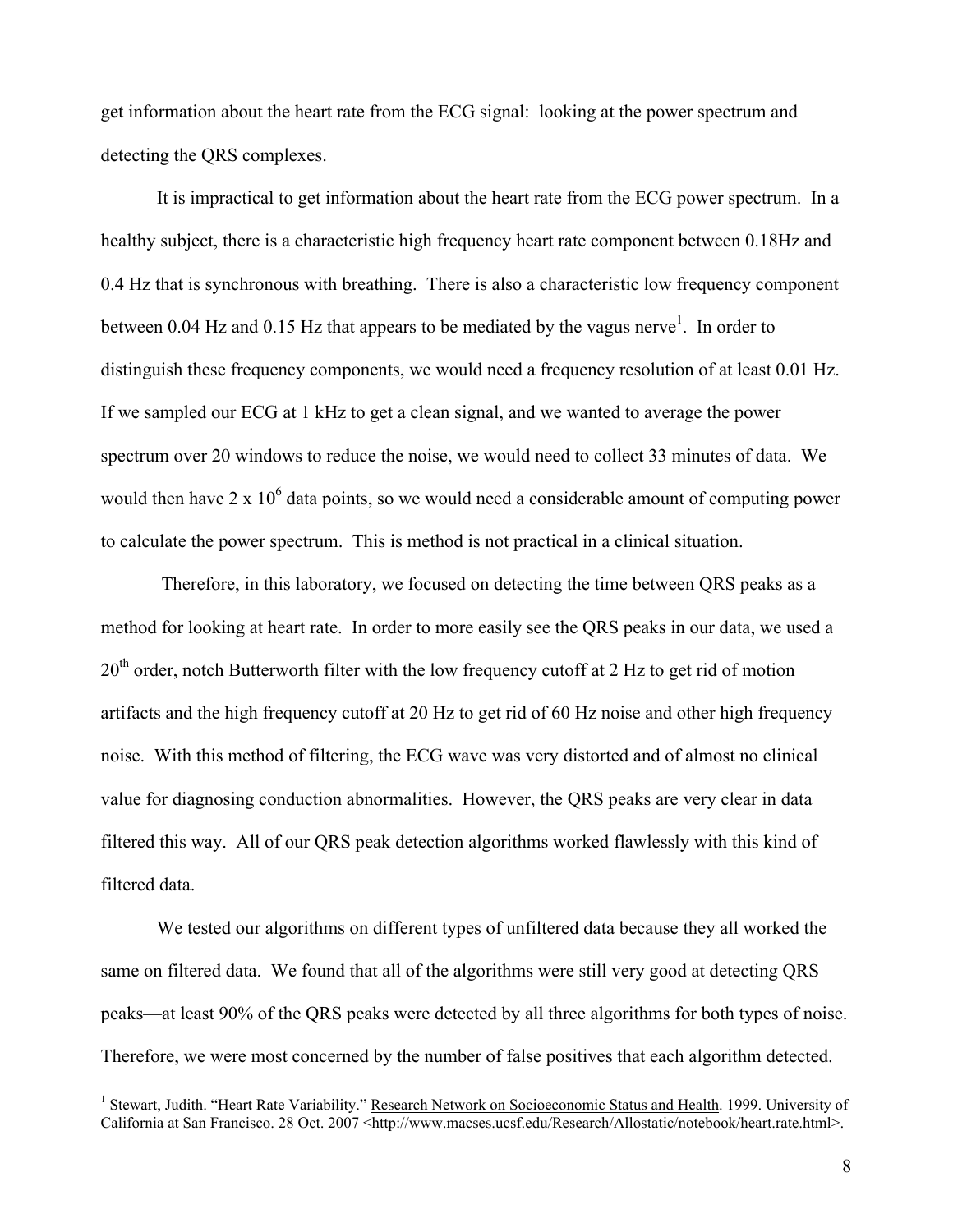Algorithm 1 detects QRS peaks by setting a condition that both the amplitude and the slope of a QRS peak candidate must exceed thresholds. This algorithm works very well on data with 60 Hz and other high frequency noise. This is because the amplitude of the 60 Hz and other high frequency noise on the baseline or on the P or T waves is not high enough to meet the amplitude threshold, so there are no false positives from this type of noise. However, this algorithm does not work as well when there are motion artifacts. The presence of motion artifacts allows the peaks of some P and T waves to exceed the amplitude threshold, so there are a lot of false positives.

Algorithm 2 detects QRS peaks by setting a condition that both the slope and the inflection of a QRS peak candidate must exceed thresholds. This algorithm does not work as well on data with 60 Hz and other high frequency noise. This is because the slope and inflection of the noise sometimes exceeds the thresholds. When the thresholds are increased to accommodate for this, the algorithm fails to detect all of the QRS peaks. However, this algorithm works very well when there are motion artifacts. Once the 60 Hz and other high frequency noise are removed, the only peaks that are detected by this algorithm are the true QRS peaks.

Algorithm 3 detects QRS peaks by setting a condition that the square of the slope of a QRS peak candidate must exceed a threshold. This algorithm works very well for both noisy data and data with a motion artifact. This is because when slope of the ECG is squared, this accentuates the QRS peaks and attenuates everything else, which is similar to passing the data through the notch filter described above.

We determined that the best way to find the heart rate from an ECG signal is to first collect data with analog filters notch filters with a low frequency cutoff of 0.1 Hz and a high frequency cutoff of 200 Hz. The low frequency filter helps to remove baseline drift and any DC offset. The 200 Hz filter helps to eliminate aliasing of high frequency noise into the region of interest when the data is sampled. We sampled the data at 1 kHz in order to get a clean signal. Next, we digitally

9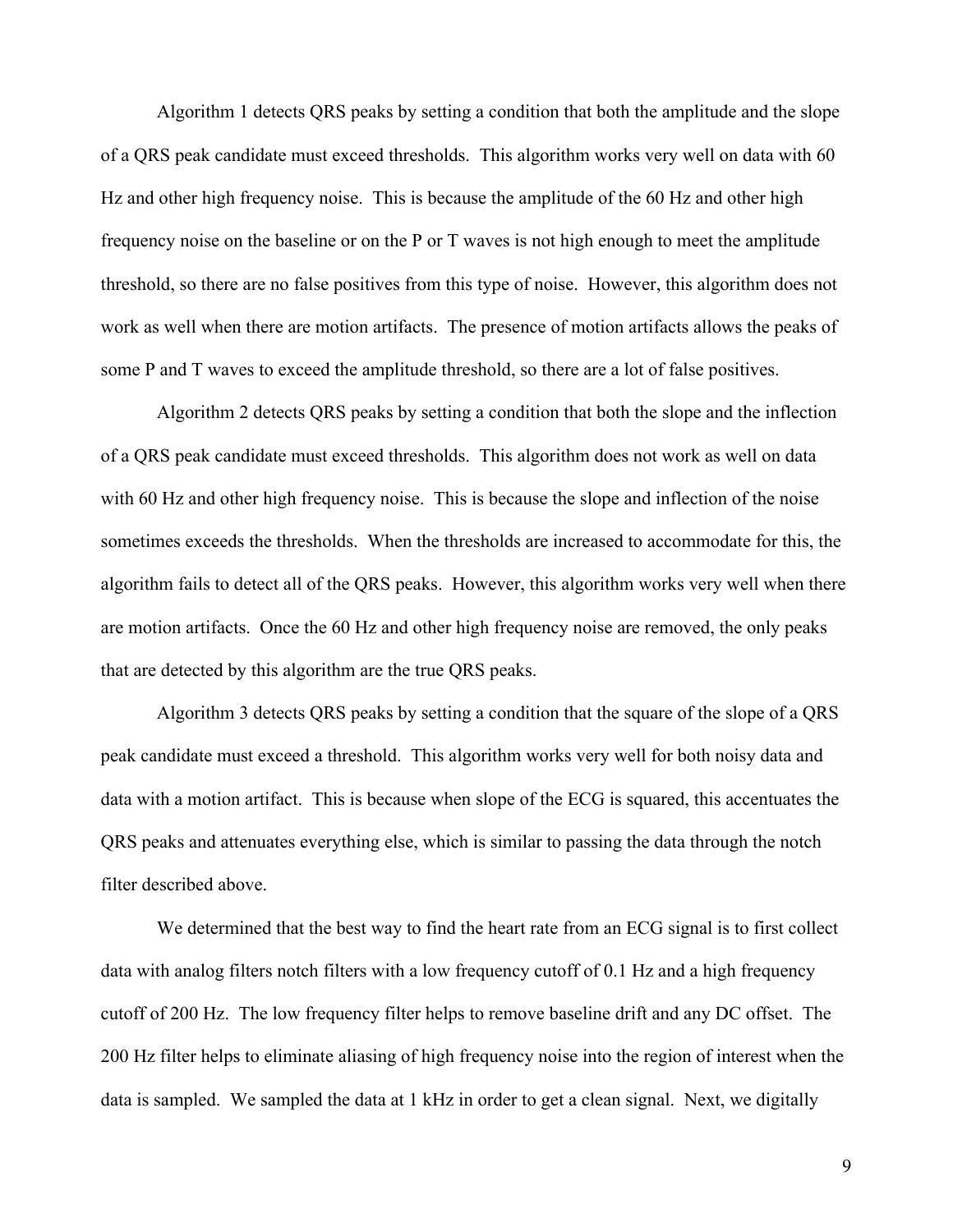filtered the data with a  $20<sup>th</sup>$  order, notch Butterworth filter with a low frequency cutoff of 2 Hz and a high frequency cutoff of 20 Hz. This filter removed motion artifacts and 60 Hz noise, which in affect accentuated the QRS complexes and attenuated everything else. In order to detect the QRS peak, we used an algorithm that sets a condition that the square of the slope of a QRS peak candidate must exceed a threshold.

Once a reliable way to find heart rate has been determined, there are many applications. Perhaps most importantly, it is possible to look at the heart rate variability of a resting heart. To look at heart rate variability, we collected one minute of data from a resting subject, digitally filtered the data, and detected the QRS complexes with our algorithm. We then plotted heart rate versus time. Figure 9 shows the heart rate versus time for three different subjects.



**Figure 9:** Plot of resting heart rate versus time for three different subjects. Note that there is a periodic variability of heart rate in time, and this variability is different for each subject. Subject 1's trace is in red, Subject 2's trace is in green, and Subject 3's trace is in blue.

From this data, we found that the heart rate variability (the standard deviation of the heart rate over time) for each subject was different. Subject 1's resting heart rate variability was 9.3 beats per minute, Subject 2's resting heart rate variability was 3.4 beats per minute, and Subject 3's heart resting heart rate variability was 2.9.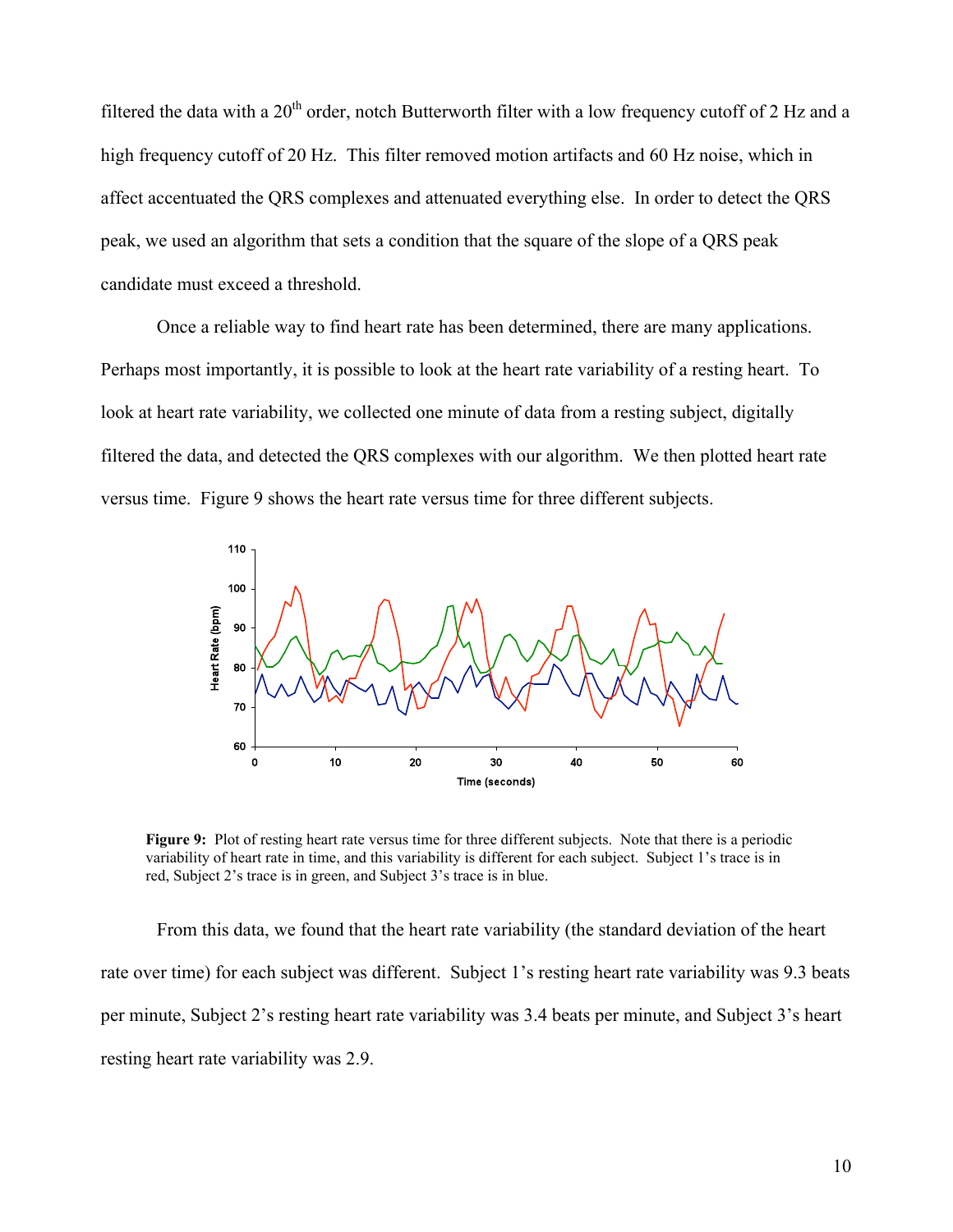This heart rate variability has been shown to be correlated with breathing. It would be an interesting further experiment to detect the peaks in the heart rate versus time plot to calculate the respiration rate and compare this value with the actual respiration rate. From the plot, it looks as though Subject 1 is taking 6 breaths per minute, Subject 2 is taking 11 breaths per minute, and Subject 3 is taking 18 breaths per minute.

Another interesting application of extracting the heart rate from the ECG is looking at how heart rate recovers from exercise. We asked our three subjects to run up and down six flights of stairs, and then we recorded their ECG for the next 70 seconds. We digitally filtered the data, detected the QRS complexes with our algorithm, and plotted heart rate versus time. It has been shown that heart rate recovers parabolicaly with time<sup>2</sup>, so we fit our data to parabolic curves. This data and the models are shown in Figure 10.



**Figure 10:** Plot of recovery heart rate versus time for three different subjects. The subjects were each asked to go up and down six flights of stairs. The data has been fitted to parabolic curves, and the  $R^2$ values are shown on the plot.

To find the heart rate variability from this data, we took the difference between the heart rate data and the model in order to eliminate the recovery curve. We then found the standard deviation

 $\frac{1}{2}$ <sup>2</sup> Chauhan, Vijay S., Andreg D. Krahn, Bruce D. Walker, George J. Klein, Allan C. Skanes, and Raymond Yee.

<sup>&</sup>quot;Dynamics During Exercise and Recovery in Healthy Subjects." American Heart Journal 144 (2002): 858-864.